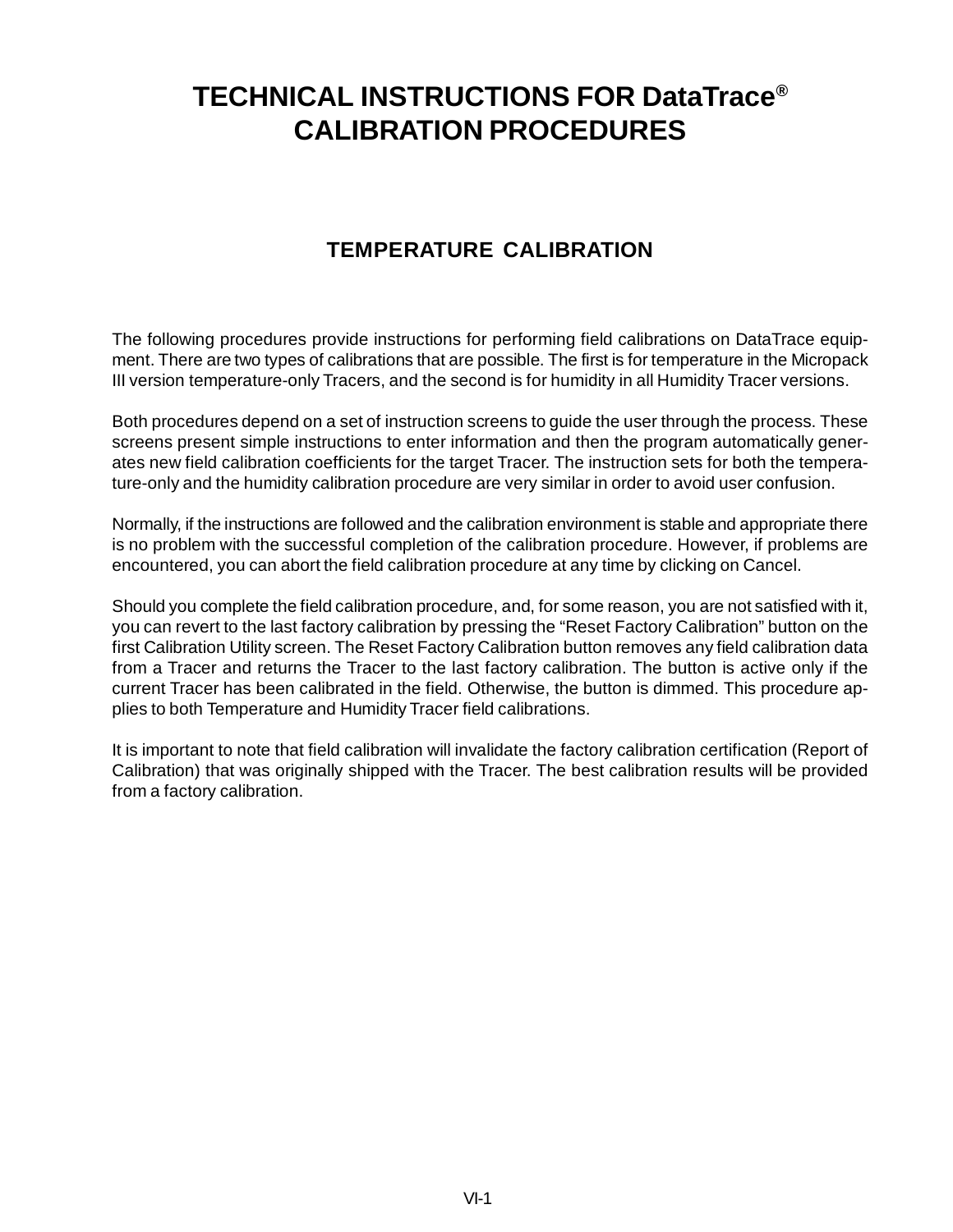## **TEMPERATURE CALIBRATION**

The following instructions allow you to perform a temperature sensor recalibration on the DataTrace® Micropack III (MPIII) Tracer.

We recommend that a field calibration be performed on a Tracer **only** when you detect and verify a drift in it's temperature accuracy. Furthermore, there are some considerations related to the reference environment that must be adhered to. If these requirements can not be met in the field, it is best to return the Tracers to the factory for calibration and certification.

- 1) The minimum calibration dwell time in a **stable** environment is 20 minutes per point. This means that the bath or isothermal block must have attained the target temperature and stay at that temperature for at least 20 minutes at each point for an acceptable calibration to be performed.
- 2) The stability of the reference environment is critical to a good calibration. The field calibration requires 0.05°C environmental stability for the calibration to be completed successfully. The factory calibration stability is 0.003°C.

The DataTrace® Calibration Utility allows the user great flexibility with respect to selecting the appropriate calibration points to match the requirements of the application and also accommodate changing needs and capabilities in the future. Once the procedure is initiated, instructions must be followed explicitly to complete the calibration process successfully. However, you can abort the field calibration procedure at any time with no ill affect on the Tracer by clicking on Cancel.

The temperature calibration procedure is initiated from the Program Tracer window under the MAIN Tab of the DataTrace Control Panel. Select Calibrate Mode by clicking on that option. Calibrate Mode installs a special temperature field calibration program that is used to create, verify, and install new calibration coefficients into a temperature Tracer in either a One Point or a Two Point Calibration cycle. The calibration process starts when the Program button is pressed. However, the field calibration procedure's operator screens will not appear until the Tracer is retrieved from the reference environment and then read in the Calibration Utility.

A One or Two Point Calibration optimizes a Tracer to a particular process or application. In most cases it is best to perform a two point field temperature calibration. In a two point calibration plan for the lower target calibration temperature to be 10°C below the lowest process temperature and the higher temperature should be 10°C above the highest process temperature. As a rule of thumb, do not use a two point calibration where the range of interest is less than 75°C. For this small of a range, use a one point calibration where the critical target temperature value is defined to "focus" the calibration on that critical temperature. If a two point calibration with a range less than 20°C is attempted a Range Error will be generated and the calibration will be aborted.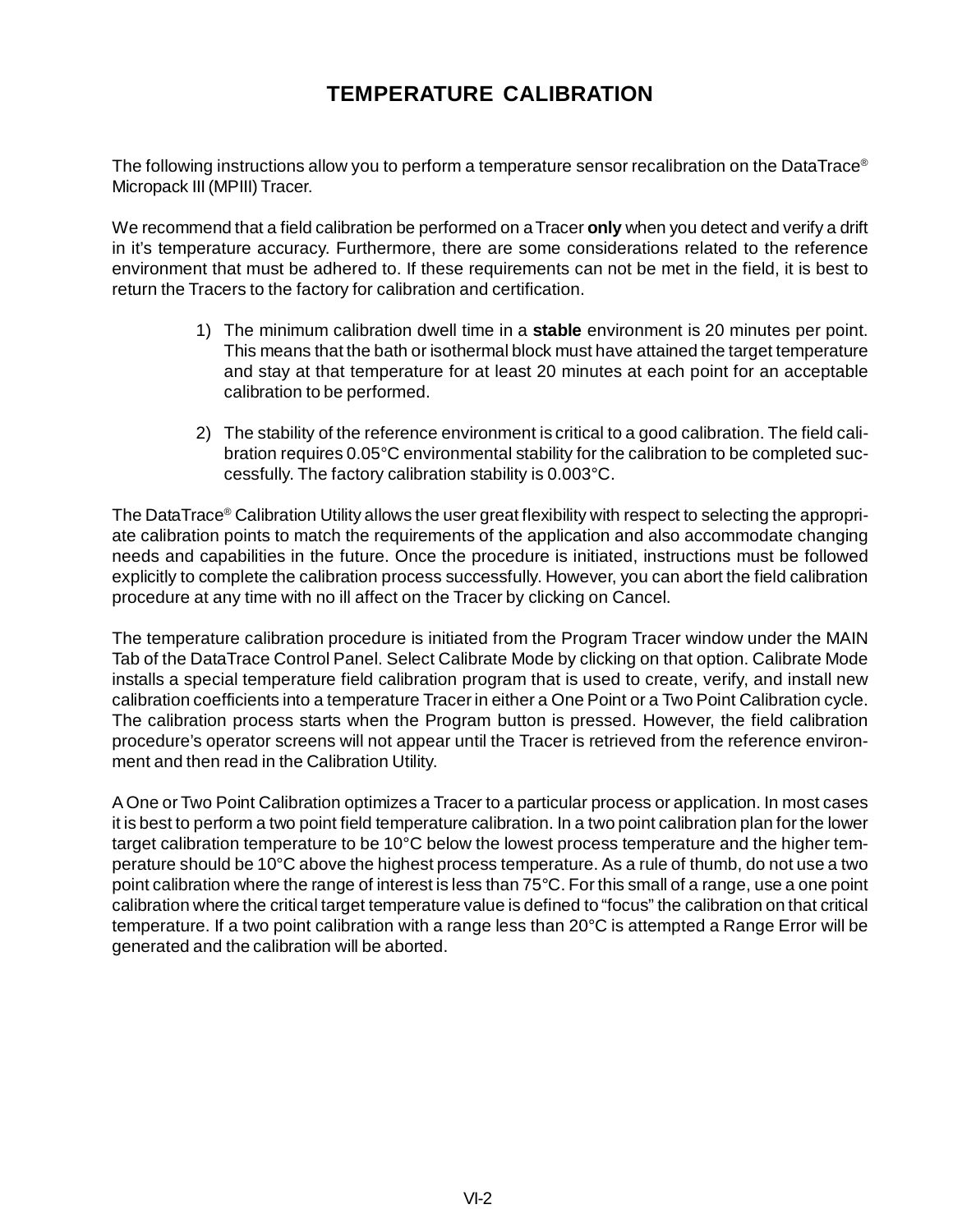## *Procedure For a One or Two Point Temperature Calibration*

The procedure for a One or Two Point Calibration is virtually the same. The primary difference is that for a two point calibration you must be prepared to expose the target Tracer to two temperature environments during the process, and the Calibration Utility will request information on two references rather than just one. The appropriate steps are listed in the following section of this document.

> 1) Select the Calibrate Mode option on the Program Tracer screen. The temperature calibration procedure starts by automatically programming the Tracer with a special program called "CALBRATE". (Note the missing "i" in calibrate.) Press the Program button.

When initiated, a dialog box appears, stating that the calibration program has been loaded into the Tracer and that the Tracer must be placed into the appropriate reference environment(s). Do this as soon as possible as the Tracer starts taking readings once each minute beginning at the time it was programmed.

If a two point calibration is being performed, allow sufficient time to transfer the target Tracer between the two reference environments and/or to allow the first bath to stabilize at the second point.

Note that a calibration requires at least 20 minutes in a stable environment for each point. It is always best to error on the side of allowing too much time rather than too little.

2) Place the target Tracer into the selected calibration reference environment for the specified amount of time.

Please note the reference temperature value(s) used and the time when each target reference temperature is attained and is stable. It is a good idea to write these values down so they are not forgotten.

Retrieve the target Tracer from the reference environment after the required minimum stabilization time. Prepare to read the Tracer.

- 3) Go to the UTILITIES Tab of the DataTrace Control Panel, then click the Calibration Utility button. Place the Tracer in the PC Interface and press the Read Tracer button.
- 4) On the Calibration Information screen, select the type of field calibration, either a One Point or a Two Point. Select either the One Point or the Two Point option.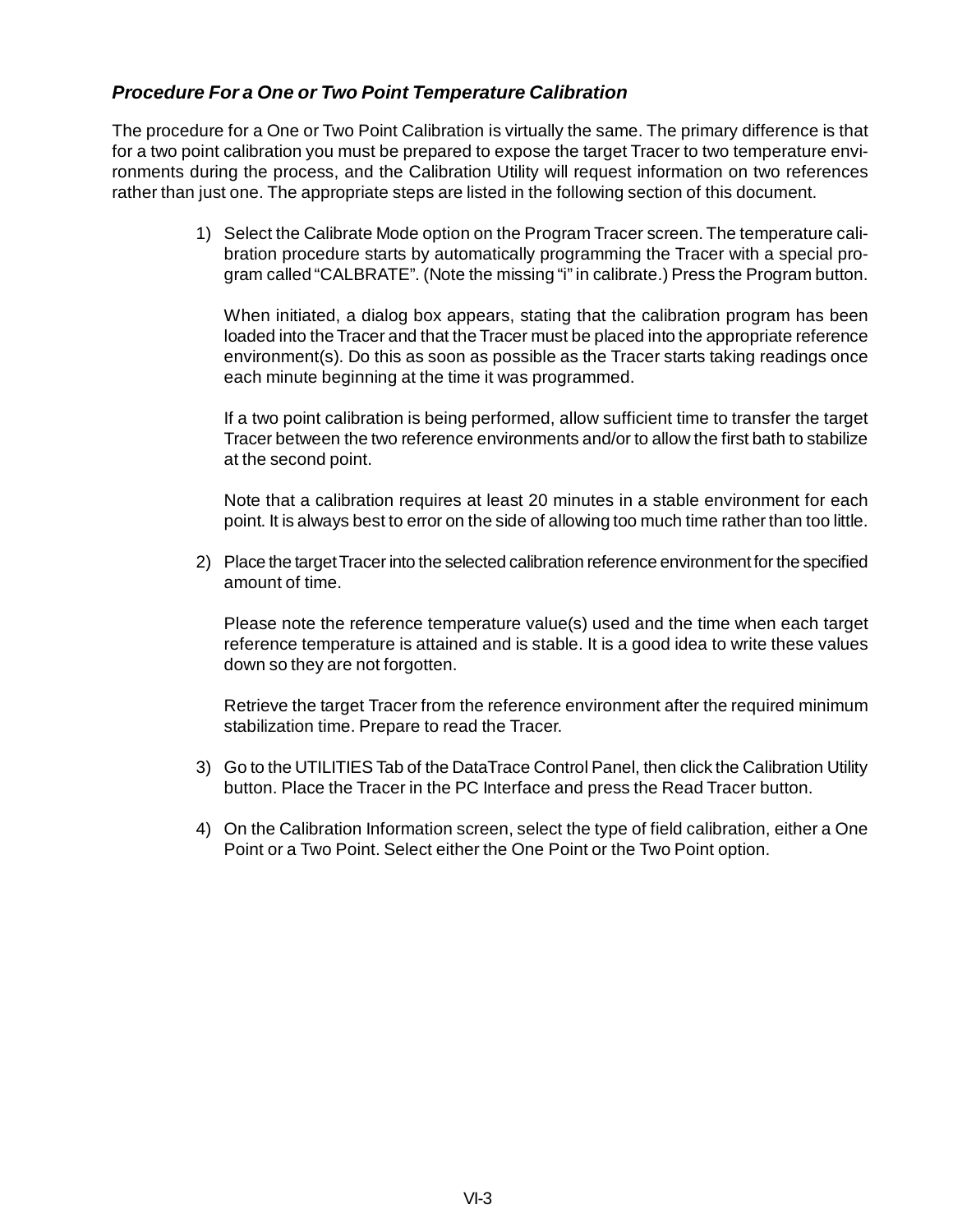|                      | <b>Calibration</b>     |                                                 |             |                         |                                                      |                                    |                     |
|----------------------|------------------------|-------------------------------------------------|-------------|-------------------------|------------------------------------------------------|------------------------------------|---------------------|
|                      |                        |                                                 |             | Calibration Information |                                                      |                                    |                     |
|                      |                        | To start, click the Read Tracer button.         |             | <b>Read Tracer</b>      |                                                      |                                    |                     |
|                      |                        | Parameter to calibrate:                         |             | Deq. C                  | ×                                                    |                                    |                     |
|                      |                        | The # of points for the calibration is:         |             |                         | $\bigcirc$ 1 $\bigcirc$ 2 $\bigcirc$ 2 SR (%RH Only) |                                    |                     |
|                      |                        | When the Tracer's 1st reading was               |             |                         |                                                      | When the Tracer's 2nd reading was: |                     |
| #                    | Deq. C                 |                                                 |             | #                       | Deq. C                                               |                                    |                     |
| 75                   |                        | $-20.043$ 01/15/04 17:15:00                     |             | 585                     | 139.872                                              | 01/16/04 01:45:00                  | $\hat{\phantom{a}}$ |
| 76                   |                        | $-20.012$ $01/15/04$ 17:16:00                   | E           | 586                     |                                                      | 139.872 01/16/04 01:46:00          |                     |
| 77                   |                        | $-19.966$ 01/15/04 17:17:00                     |             | 587                     | 139.866                                              | 01/16/04 01:47:00                  | 員                   |
| 78                   |                        | $-19.981$ 01/15/04 17:18:00                     |             | 759                     | 120.327                                              | 01/16/04 04:39:00                  |                     |
| 79                   |                        | $-19.981$ 01/15/04 17:19:00                     | $\ddotmark$ | 760                     | 120.231                                              | 01/16/04 04:40:00                  | $\checkmark$        |
| It should have read: |                        |                                                 |             | It should have read:    |                                                      |                                    |                     |
|                      | $-20.000$              |                                                 |             |                         | 140,000                                              |                                    |                     |
|                      | Standard Name or Lot # |                                                 |             |                         | Standard Name or Lot #                               |                                    |                     |
| 125                  |                        |                                                 |             | 125                     |                                                      |                                    |                     |
|                      |                        | Restore Factory Calibration<br>Next<br>Previous |             | Finish                  |                                                      | Cancel                             |                     |

5) You will note two text boxes titled "When the Tracer's X reading was:" which include a listing of the data collected during the field calibration run. Depending on your previous entry defining the number of points, either the first or both text boxes will contain entries.

Skip down to the next text box(es) titled "It should have read:" and enter the reference value(s) from the environment(s) that you placed the Tracer into.

- 6) Now select from the data listing in the first text box the temperature value that is closest to the time that the Reference value(s) entered above were determined. Click on that value to highlight it. If this is a two point field calibration, do the same for the second point.
- 7) Drop down to the last text box(es) and enter the references' identifying Lot # or Certification #. This data is used to document the calibration and will be stored in the Calibration History log located under the REPORTS Tab of the DataTrace Control Panel. Click Next.
- 8) On the second screen a summary appears that displays the results of the field calibration procedure. The first value is the reference that the field calibration was performed in. The second item in the list is the value that you selected as the most appropriate value from the Tracer's collected data. Next, the difference between the first two values is calculated and displayed. The Corrected Value is the new value following the field calibration. Lastly, the value that the last factory calibration would have reported is displayed. All of this information is also logged into the Calibration History log under the REPORTS Tab.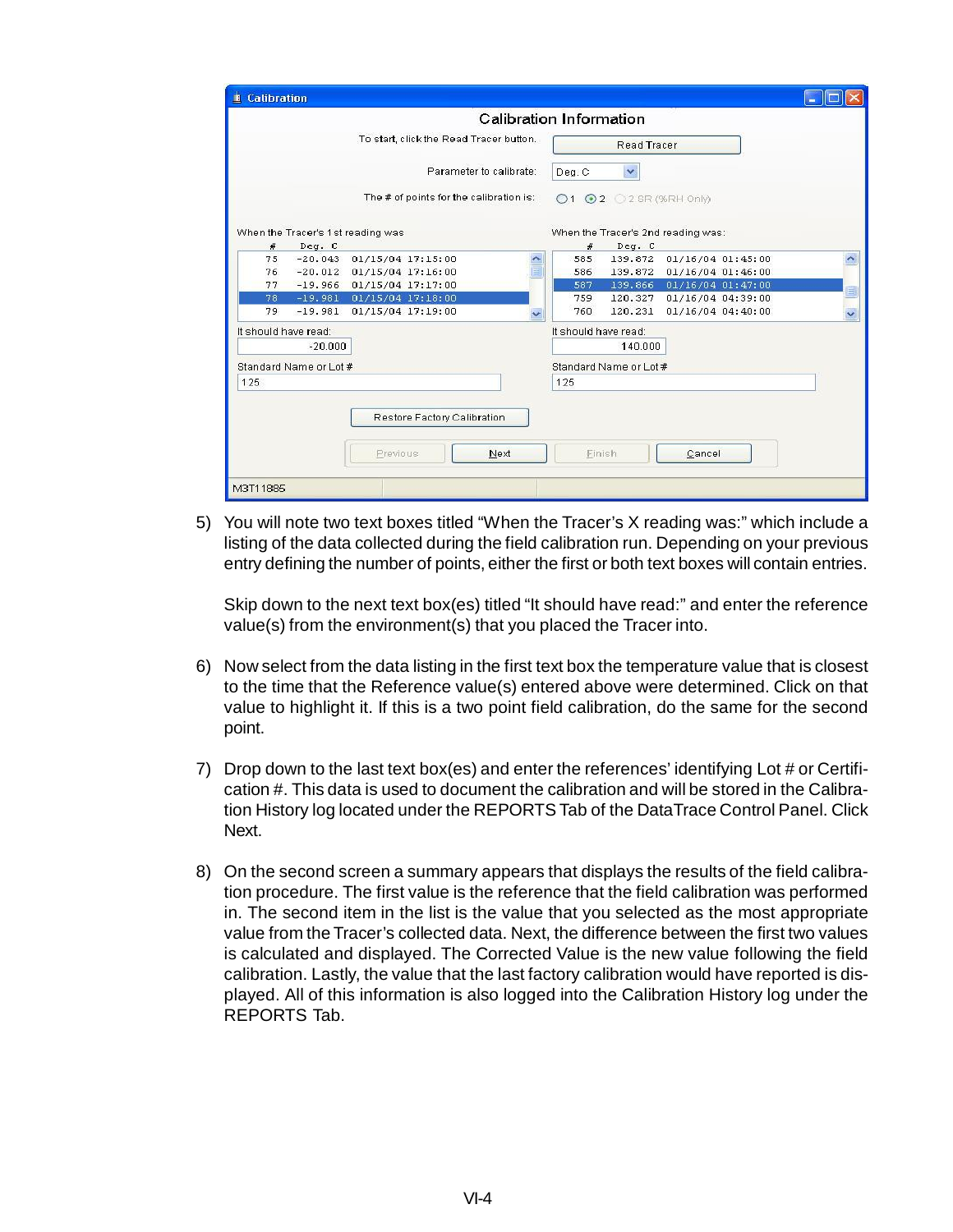| <b>Reading 1</b>        | <b>Reading 2</b>        |  |
|-------------------------|-------------------------|--|
| <b>Rerference Value</b> | <b>Rerference Value</b> |  |
| $-20.000$               | 140.000                 |  |
| <b>As Found</b>         | <b>As Found</b>         |  |
| $-19.9813$              | 139.8664                |  |
| <b>Difference</b>       | <b>Difference</b>       |  |
| 0.01870918273           | $-0.1335754394$         |  |
| <b>Corrected Value</b>  | <b>Corrected Value</b>  |  |
| $-20.0000000000$        | 140.000000000           |  |
| <b>Factory Reading</b>  | <b>Factory Reading</b>  |  |
| $-19.9812908$           | 139.8664246             |  |
| Previous                | Einish                  |  |
|                         | Next<br>Cancel          |  |

9) On the Finish screen of the field calibration procedure, you may enter any comments you would like in the space provided. The program enters the Operator's Name automatically for documentation purposes. You may edit this if you wish.

You can also elect to have a calibration report generated for this Tracer. This report displays a summary of this Tracer's field calibration procedure; it is not the same as the Report of Calibration supplied following a factory calibration.

| Calibration                                                                                   | ÷. |
|-----------------------------------------------------------------------------------------------|----|
| Finish!<br>Do not remove Tracer from PC Interface<br>until after you press the Finish button. |    |
| <b>Comments</b>                                                                               |    |
|                                                                                               |    |
| <b>Operator Name</b>                                                                          |    |
| <b>Dave Price</b>                                                                             |    |
| Print Report of Calibration                                                                   |    |
| Previous<br>Einish<br>Cancel<br>Next                                                          |    |